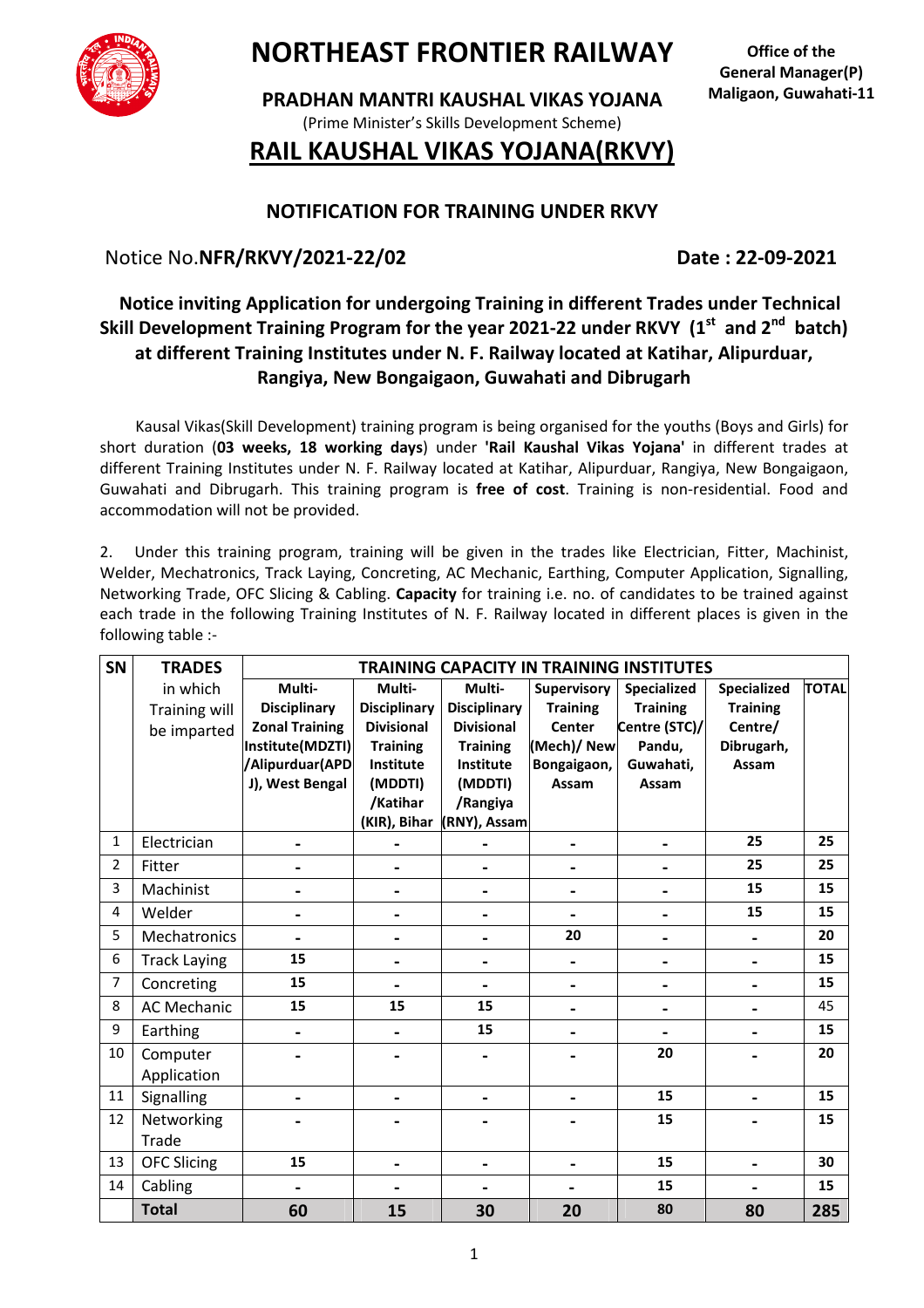#### **3. Eligibility Criteria :**

a. Qualification : **High School Passed(10th Standard pass)** 

b. Age : **18-35 Years (As on 30th September, 2021)** 

#### 4. **How to Apply ? :**

 Interested candidates who fulfill the above qualifications can apply in the prescribed Application Form annexed herewith which can be obtained from the office of above mentioned respective Training Institutes of N. F. Railway or can also be downloaded from the website of N. F. Railway **www.nfr.indianrailways.gov.in** and **https://rkvy.nfreis.org/**. In the application, you must write your full name, father's name, address, educational qualification and mobile number / email, option of trade, percentage of marks obtained in high school final (or) CGPA etc. All the candidates are advised to submit the applications alongwith all requisite documents physically/by post/online mode. Submission of application through **Online Mode** is preferable.

 Application should be submitted only for **one Training Institute/centre**. However, choice of courses can be indicated within one Training Institute/Centre.

#### **5. Required Documents for submission alongwith application form :**

 It is mandatory to attach a self-attested **High School Pass Mark sheet (**in which **Date of Birth** should be mentioned) or Certificate with mark sheet and self-attested copy of any one of the Aadhaar card, voter ID card, driving license or ration card for identification with the application.

 In addition, candidates should submit an **AFFIDAVIT** on ` **10** non-judicial Stamp Paper in the prescribed format mentioned in the Notification, duly notarized to Railway for following the norms of skill development training. The affidavit should cover the issue on employment, discipline and safety etc. In the absence of the above documents, the application will not be accepted. Candidates will be selected on the **basis of merit on marks obtained in the 10th standard passed.** 

#### **6. Address of Training Institutes for submission of Application forms and Contact Person for any query :**

 Application duly filled can be submitted through online application form at **http://rkvy.nfreis.org/** and also physically/by post to the following address of Training Institutes for whom applied within prescribed time limit. **One candidate can apply for one trade only and to one Training Institute only.**

| SN             | Name of the Training Institute &         | Name of Contact Person   | <b>Contact No. and Email Address</b> |  |
|----------------|------------------------------------------|--------------------------|--------------------------------------|--|
|                | Address                                  | for any Assistance       |                                      |  |
| $\mathbf{1}$   | Multi-Disciplinary Zonal Training        | Shri Debabrata Das       | Mob. No.: 9002052012                 |  |
|                | Institute(MDZTI), Alipurduar(APDJ),      | Chief Instructor/IC      | Email: ci.zrti.apdj@gmail.com        |  |
|                | West Bengal, PIN-736123                  |                          |                                      |  |
| $\overline{2}$ | Multi-Disciplinary Divisional Training   | Shri C. B. Kumar         | Mob. No.: 9431814680                 |  |
|                | Institute (MDDTI), Katihar (KIR), Bihar  | Chief Instructor/IC/KIR  | Email: kumarpway94318@gmail.com      |  |
|                | PIN-854105                               |                          |                                      |  |
| $\overline{3}$ | Multi-Disciplinary Divisional Training   | Shri Sagar Bhattacharya  | Mob. No.: 9707051659                 |  |
|                | Institute (MDDTI), Rangiya (RNY), Assam, | Instructor/Mech./RNY     | Email: sagarbhattacharya1@gmail.com  |  |
|                | PIN-781354                               |                          |                                      |  |
| 4              | Supervisory Training Center (Mech),      | Shri Diganta Das,        | Mob. No.: 7002167273                 |  |
|                | New Bongaigaon, N. F. Railway, Assam,    | Sr. Trade Instructor/    | Email: digantastc2948@gmail.com      |  |
|                | PIN-783381                               | STC/Mech/NBQ             |                                      |  |
| 5              | Specialized Training Centre (STC),       | Shri Dwijendra Ch. Deka, | Mob. No.: 9957550864                 |  |
|                | Pandu, N. F. Railway, 6 No. Ferry Ghat,  | SSE/SIG/STT.C/PNO        | Email: pnosttc@gmail.com             |  |
|                | Pandu, Guwahati, Assam,                  |                          |                                      |  |
|                | PIN-781012                               |                          |                                      |  |
| 6              | Specialized Training Centre/Dibrugarh,   | Shri Putul Baishya,      | Mob. No. 8638785059                  |  |
|                | Backside of Mechanical Workshop,         | <b>SSE</b>               | Email: nfrtidbws@gmail.com           |  |
|                | Dibrugarh, Assam, PIN-786001             |                          |                                      |  |

7. Last Date to Submit Applications and Date of Document Verification :

Applications will be accepted **till 10.30 PM on 06-10-2021**.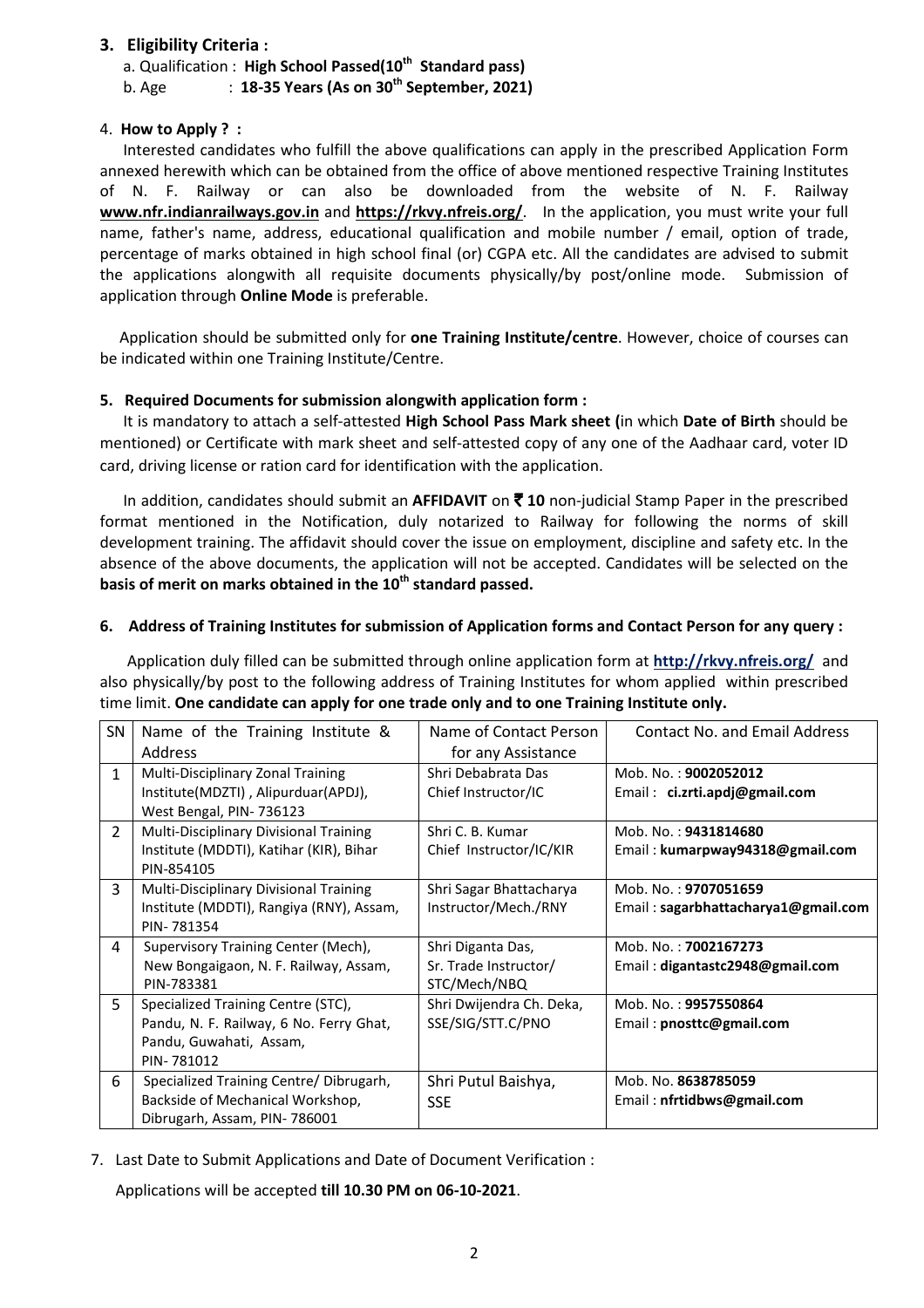#### **Document Verification**

The list of selected candidates for training for the  $1<sup>st</sup>$  and  $2<sup>nd</sup>$  Batch will be pasted on the notice board of the Training Institutes/Centres and website of N. F. Railway on **18-10-2021.** The selected candidates for the **1 st Batch** will be informed personally on the mobile number / email mentioned in their application for **DOCUMENT VERIFICATION** from 19-10-2021 to 23-10-2021. For the 2<sup>nd</sup> Batch, selected candidates will be called for document verification from **08-11-2021 to 10-11-2021.** 

#### **7. Schedule of Training**

Schedule of training of selected candidates will be as follows :-

- (a) **1 st batch starts from 25-10-2021 to 15-11-2021**
- (b) **2nd batch starts from 22-11-2021 to 11-12-2021**

#### **Time of Training :**

Training for both theory and practical classes will be held on **Monday to Friday at 08:30 AM to 04:30 PM and on Saturday from 08:30 AM to 11:30 AM.** 

#### **8. Other terms & conditions :**

- (a) **Medical Fitness :** Candidates should be medically fit to undergo training. Selected candidates will be required to submit **Fitness Certificate** from a registered MBBS Doctor at the time of document verification, certifying that candidate is fit to undergo training in Industrial environment and is fit with respect to visual/hearing/mental condition and is not suffering from any communicable disease.
- (b) If any of the shortlisted candidates do not appear for document verification on the scheduled date and time, candidates from the Waiting list of respective trade as per merit order will be called for document verification and for undergoing training.
- (c) Candidates imparted training under **"Rail Kaushal Vikas Yojana"** will have no claim to seek employment on Railways on the basis of such training.
- (d) Training will be provided **free of cost** to the trainees.
- (e) Railway administration will not be liable to pay stipend to the trainees.
- (f) Duration of training will be of approx. **100 Hrs./18 working days.**
- (g) There will be no reservation given to the candidates under this Scheme. The training will be conducted irrespective of religion, caste, creed or race.
- (h) Authorisation or Entry Pass will be issued by the Training Institute.
- (i) One candidate will be allowed to avail training in only one trade and only one time. No repetitive courses will be allowed to any candidate so that other candidates may also get chance.
- (j) Since, it is a short duration course, 75% attendance is a must for continuation in the training and issue of a Certificate.
- (k) There will be a test after completion of training and Certificates will be issued only to successful candidates.
- (l) Pass Criteria shall be 60% in Practical and 55% in Written (Objective) examination. Written examination will be conducted in Online/Offline mode.
- (m) The training will be provided only during the day time.
- (n) Trainees should follow the rules of the organization with full safety of jobs, tools, gauges, machines, equipments, human etc. He/she should not indulge in any activity which jeopardizes his/her safety or that of fellow workers. Further he/she should not be part of any unethical activity. No FIR should have been lodged against the candidates.
- (o) The trainees will be provided Helmet, face shield, industrial boots, hand gloves etc. required for developing the skill/safety on returnable basis.
- (p) Trainees will not damage the Railway property during this training programme.
- (q) No allowance like Daily Allowance/Conveyance Allowance or Travelling Allowance etc. will be paid to the trainee.
- 9. Other detailed information is available on the website **www.nfr.indianrailways.gov.in** and **https://rkvy.nfreis.org/**.

#### **Assistant Personnel Officer/MPP & IT For General Manager(P)/NFR/Maligaon**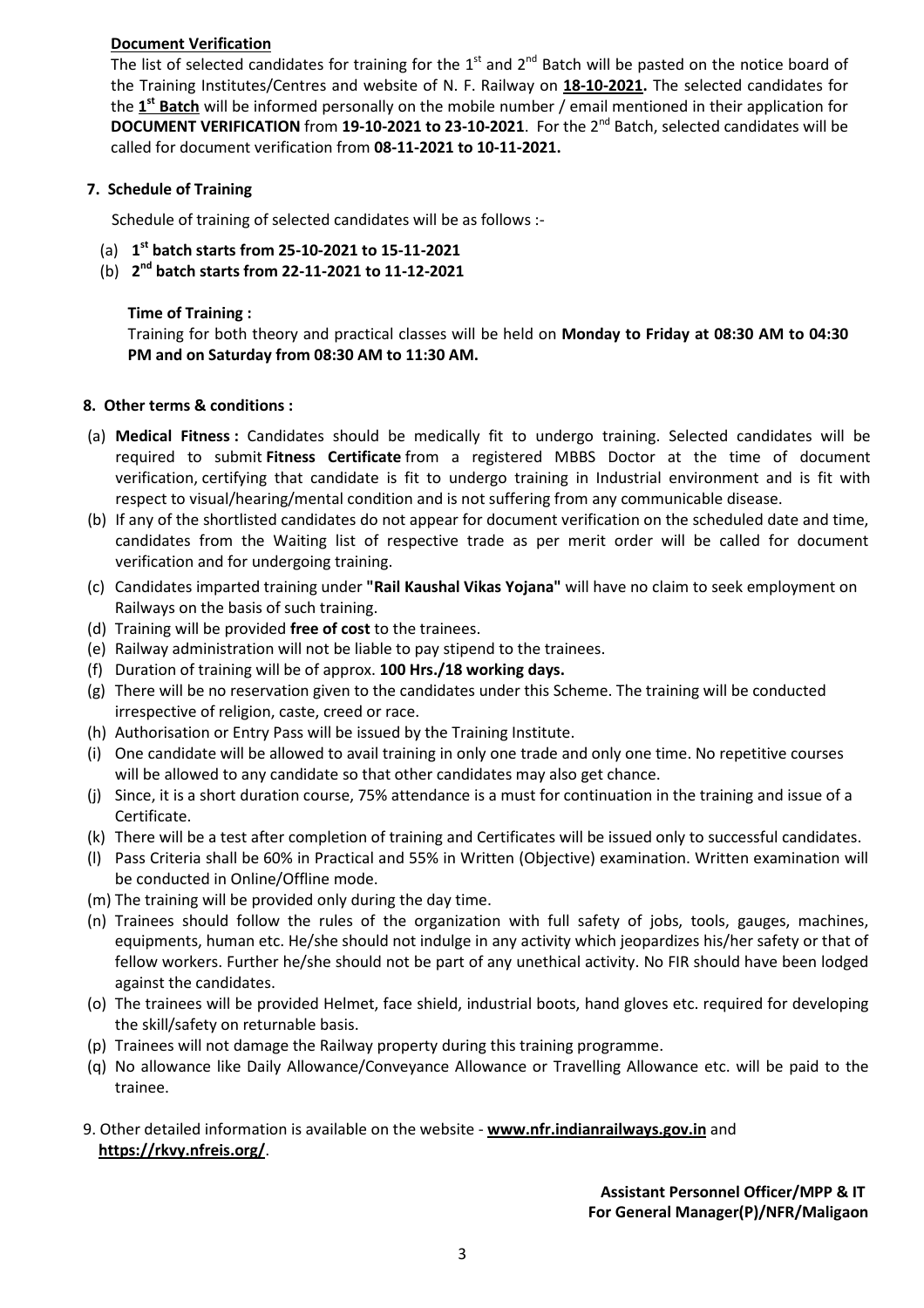

# **NORTHEAST FRONTIER RAILWAY**

#### **RAIL KAUSHAL VIKAS YOJANA (RKVY)**  ֺ֝֡

## **Application Form for undergoing Training in different Trades under Technical Skill Development Training Program for the year 2021-22 under RKVY (For First & Second Batch)**

Passport size photograph to be affixed

……………………………………………………………………………………………

1st batch starts from 25-10-2021 to 15-11-2021 2nd batch starts from 22-11-2021 to 11-12-2021

**Name of Training Institute in which applied for** : (Write the name of Training Institute and address as given in the Notification)

| 1. | Name (in Hindi) &                                                                             |                                                              |
|----|-----------------------------------------------------------------------------------------------|--------------------------------------------------------------|
|    | (in English Block letters)                                                                    |                                                              |
| 2. | Date of Birth                                                                                 |                                                              |
|    | (Age must be 18-35 Years as on 30-09-2021)                                                    |                                                              |
| 3. | Father's/Mother's/Husband's Name                                                              |                                                              |
| 4. | Father's/Mother's/Husband's occupation                                                        |                                                              |
| 5. | <b>Educational Qualification</b>                                                              |                                                              |
| 6. | Address of Residence:                                                                         |                                                              |
| 6. | Mobile No.                                                                                    |                                                              |
| 8. | <b>Email Address</b>                                                                          |                                                              |
| 5. | Option of trade for training in order of preference                                           |                                                              |
|    | (eg. 1, 2, 3 or 4)                                                                            | One candidate can apply for one Trade only and               |
|    | Tick( $\checkmark$ ) the Trade applied against the Training                                   | to one Training Institute/Centre only.                       |
|    | Institute given below :-                                                                      |                                                              |
| a. | Multi-Disciplinary Zonal Training                                                             | Track Laying (<br>Concreting (<br>$\mathcal{E}$              |
|    | Institute(MDZTI), Alipurduar(APDJ),                                                           | AC Mechanic (<br>OFC Slicing (<br>$\lambda$                  |
|    | West Bengal, PIN-736123                                                                       |                                                              |
| b. | Multi-Disciplinary Divisional Training Institute<br>(MDDTI), Katihar (KIR), Bihar, PIN-854105 | AC Mechanic (                                                |
| c. | Multi-Disciplinary Divisional Training Institute<br>(MDDTI), Rangiya (RNY), Assam, PIN-781354 | AC Mechanic (<br>Earthing<br>$\mathcal{E}$<br>$\lambda$<br>€ |
| d. | Supervisory Training Center (Mech),                                                           | Mechatronics (<br>$\lambda$                                  |
|    | New Bongaigaon, N. F. Railway, Assam,                                                         |                                                              |
|    | PIN-783381                                                                                    |                                                              |
| e. | Specialized Training Centre (STC),                                                            | Signalling<br>Computer Application (                         |
|    | Pandu, N. F. Railway, 6 No. Ferry Ghat, Pandu,                                                | Networking Trade<br>OFC Slicing (<br>$\lambda$               |
|    | Guwahati, Assam, PIN-781012                                                                   | Cabling                                                      |
| f. | Specialized Training Centre/ Dibrugarh,                                                       | Electrician<br>Fitter                                        |
|    |                                                                                               |                                                              |
|    | Backside of Mechanical Workshop, Dibrugarh,<br>Assam, PIN-786001                              | Machinist<br>Welder                                          |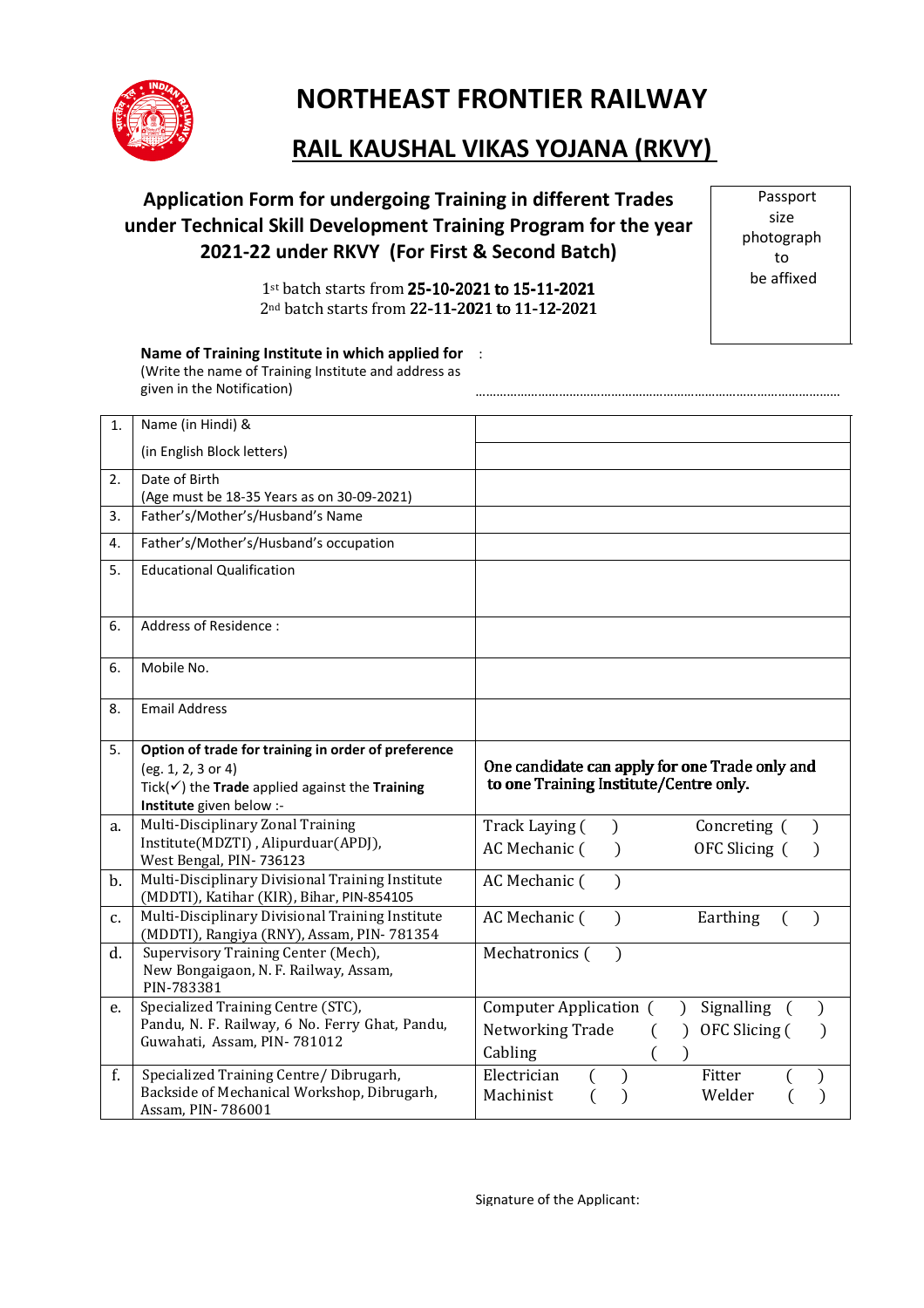### **Self - Declaration**

I hereby declare that all the particulars given by me in the application form are true.

#### **Copy of mandatory documents to be enclosed**:

- 1. High school pass mark sheet (in which DOB is mentioned, or certificate with mark sheet) & any one of the documents for identification of proof viz Adhaar Card, Voter Id card, driving license or Ration card.
- 2. **AFFIDAVIT** on **Rs. 10** non-judicial Stamp Paper in the prescribed format mentioned in the Notification, duly notarized to Railway for following the norms of skill development training. The affidavit should cover the issue on employment, discipline and safety etc.

Place: Signature of the Applicant:

Date:  $\blacksquare$  Date:  $\blacksquare$